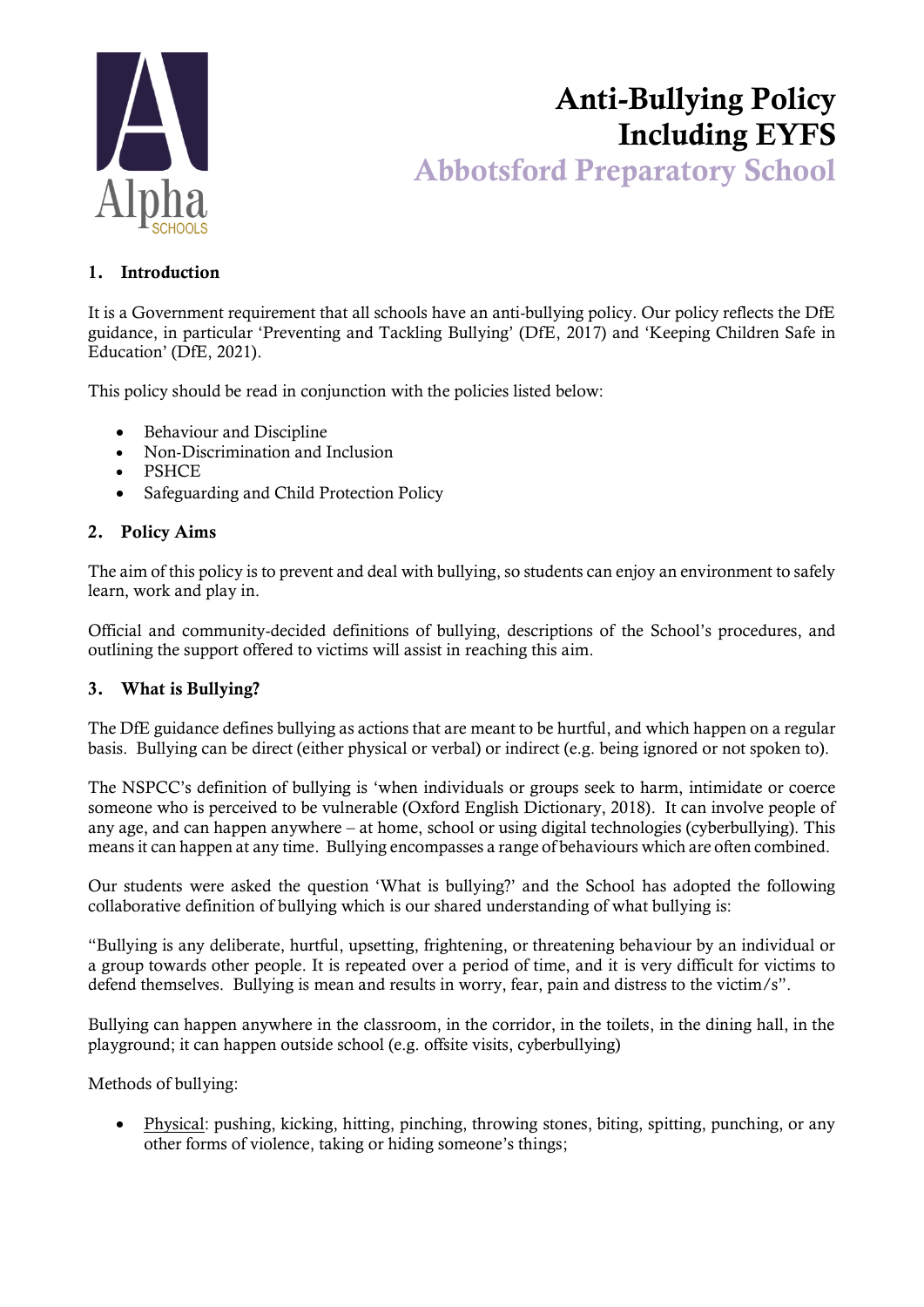- Verbal: name-calling, sarcasm, threats, teasing, making rude remarks, making fun of someone, also includes writing down hurtful material;
- Gestures: Offensive hand gestures, malicious imitation, or any bodily action intended to communicate a spiteful message;
- Indirect / emotional: excluding an individual from social groups, spreading nasty stories about a person, nasty rumours, tormenting, ridicule, humiliation;
- Online/cyber: setting up 'hate websites', sending offensive text messages, emails and abusing the victims via their mobile phones, 'trolling', creating, and sharing embarrassing or malicious images or videos, excluding from online group, hijacking identities.

### Direction of bullying:

- Cultural: Focusing on and/or playing off perceived cultural differences or similarities;
- Homophobic: focussing on the issue of sexuality directed towards people who are or are perceived as gay or bisexual;
- Racist: Targeting individuals for their race or ethnicity;
- Religious: Attacking faith, belief, religious practice or custom;
- Sexual: Unwanted physical contact or sexually abusive comments;
- Sexist: Use of sexual language, negative stereotyping, or disrespectful actions on the basis of gender;
- SEND: Remarking upon, drawing attention to, or discriminating against persons with physical disabilities or learning difficulties or other identified special educational needs;
- Transphobic: bullying based on the topic of someone's gender identity;
- Personal: Bullying can be targeted at individuals for their recent actions, or their personal relationships/identity, outside of a wider group such as the categories above. Repeatedly targeting individuals for non-categorizable reasons or a combination of multiple factors still counts as bullying and will not be tolerated.

It is important to understand that bullying is not the odd occasion of falling out with friends, name calling, arguments or when the occasional trick or joke is played on someone. It is bullying if it is done several times on purpose.

Students sometimes fall out or say things because they are upset. When occasional problems of this kind arise, it is not classed as bullying. It is an important part of child's development to learn to deal with friendship breakdowns, the odd name calling or childish prank. We all have to learn how to deal with these situations and develop social skills to repair relationships.

# 4. Training

Through our online training portal, INSETs, and other appropriate mediums, the School will provide training on the following areas:

- ensuring the principles of the School policy are understood;
- reporting and recording arrangements;
- ensuring legal responsibilities are known;
- ensuring action is defined to resolve and prevent problems, including in relation to on-line bullying;
- understanding that sources of support are available, particularly to understand the needs of and support students with protected characteristics (SEND, LGBT, etc).

# 5. School systems for reporting and monitoring bullying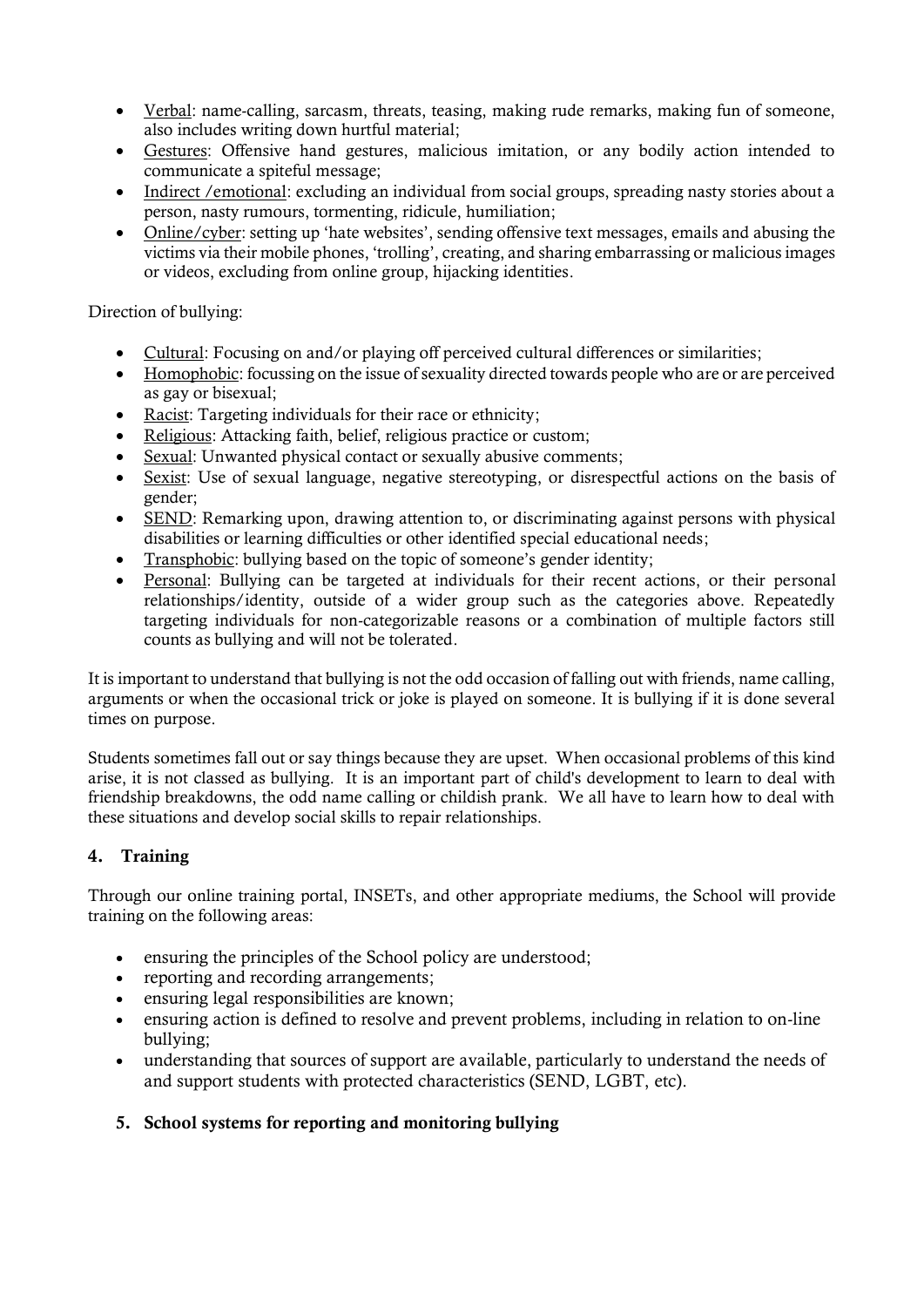When it is reported that a student is being bullied (either by themselves or by someone else) then action will be taken promptly and firmly, usually within a day. The allegation will be thoroughly investigated by the Head, (or nominated senior member of staff). Both victim and alleged bully will be interviewed separately, and a record of the incident will be kept by the Head. The bully will be informed that such behaviour is unacceptable and be made aware of the consequences of their actions (in line with our Behaviour and Discipline policy). Whenever an accusation is made, staff will gather as much information as possible to ascertain the facts before any action is taken, unless of course there appears to be a health and safety risk. The Head will monitor patterns of behaviour by protected characteristics so that action can be taken.

#### Procedures

Procedures should be followed by staff as closely as possible when a complaint of bullying is brought to their attention. In the first instance, care should be taken to reassure and comfort the victim and deal with the situation as quickly as is reasonably possible.

- i. Listen to the complaint carefully, make notes if necessary. Do not make judgements at this stage. Make a record using the 'Student Incident File', copy to the Head and place in the student files (instigator and victim). This enables staff to see if there is a pattern of bullying emerging and to decide whether parents should be informed.
- ii. Gather evidence to support the claim from other adults or students who may have witnessed the incident. (seek advice from senior colleagues if necessary). Hear what the victim and perpetrator have to say, really listening and allowing them to express their feelings at length.
- iii. Convene a meeting of those involved in the bullying, including the instigators and some observers (the victim can be absent if they prefer)
- iv. Explain that there is a problem for the victim and recount their story in a clear way so that the feelings of distress are described.
- v. State that you know members of the group are responsible people and can do something about it.
- vi. Ask group members for suggestions about ways in which they might help and ensure that these are put into place. Follow-up to ensure that the matter has been resolved.

If staff suspect or know that a student is being harmed or is likely to suffer significant harm, that incidence of bullying will be treated as a child protection concern, the DSL will be alerted, and school safeguarding procedures will be followed. Similarly, if a student is at risk of immediate harm, then staff will follow the School's safeguarding procedures and will report immediately to the LADO. Finally, if the School suspects or believes that a crime may have been committed, the School will inform the police.

In most cases, once a bullying incident has been reported and the students involved spoken to, there will be no further incidents. If bullying persists then parents of both the bully and the victim will be informed and encouraged to work with the School to stop this happening again. In such cases the students involved will be highlighted to all staff to help monitor and prevent the bullying. The Head (or nominated senior member of staff) is responsible for conducting an investigation. (The Head must be consulted before contacting parents.)

Where it is found that a student is carrying out bullying, the Head (or nominated senior member of staff) arranges a separate meeting with the parents of both the bully and the victim. Both the victim and the bully may be offered counselling and support. It may be necessary to exclude the bully if they do not stop bullying.

#### Preventing Bullying

Staff should be familiar with the School's behaviour policy promoting positive behaviour through the school council, circle time, assemblies, displays, stories etc. Members of the school community should be encouraged to report instances of bullying straight away. Students may also be used to support other students e.g., circle of friends, peer mediation. Students should be made aware that being a bystander to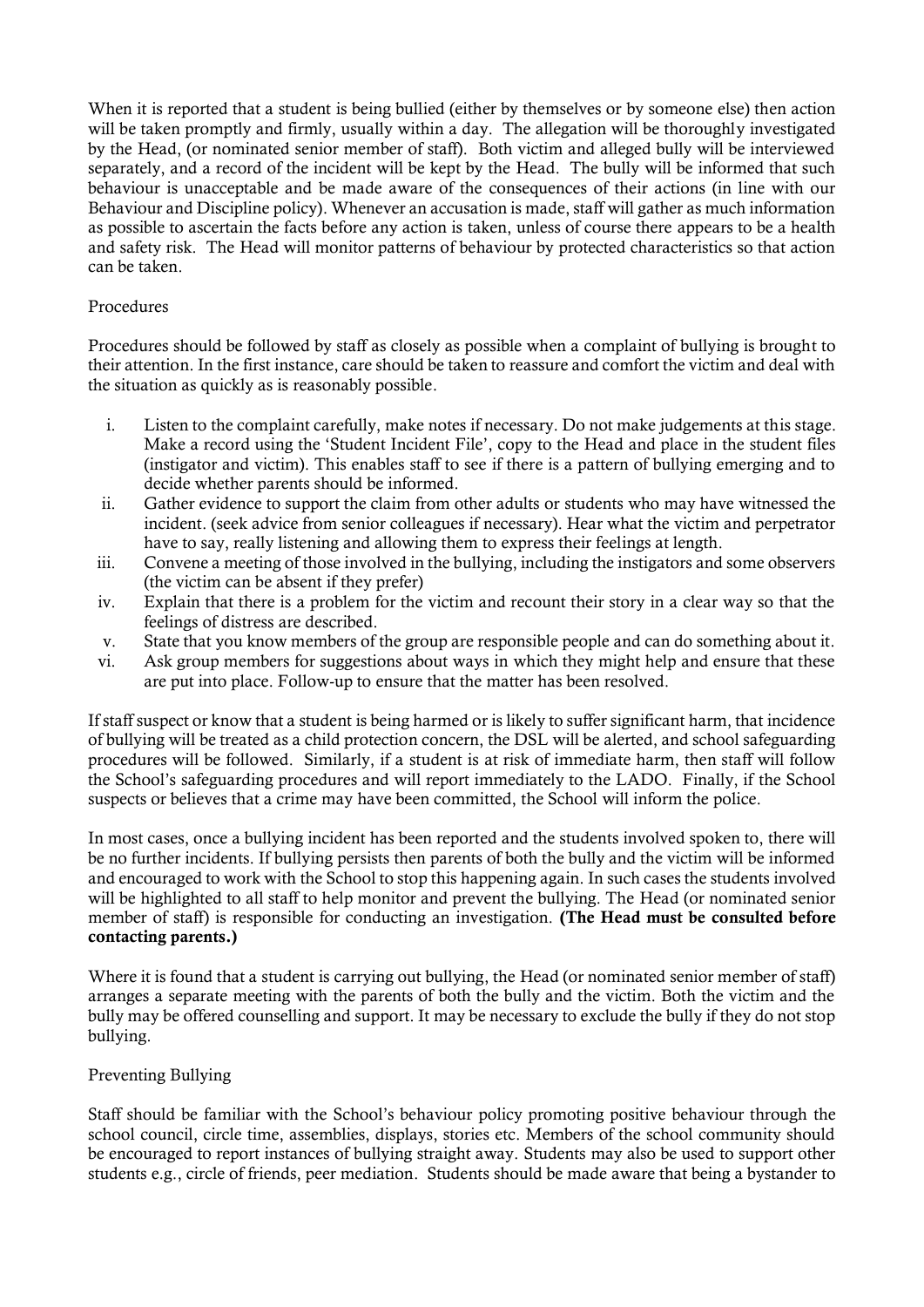bullying could mean being complicit in that bullying. Whistle-blowers who act in good faith will be supported irrespective of the outcome.

## 6. Who bullying can be reported to?

All members of staff take bullying seriously. Students are encouraged to tell someone straight away if they think they are being bullied or if one of their friends is being bullied, or if they find themselves as a bystander to a bullying situation. In assemblies/PSHCE lessons they are told they can tell any adult including:

- A member of staff in the playground
- Their class teacher
- Lunch time supervisors
- Classroom assistants
- Office staff
- The Head
- Their parents
- A friend or fellow student who is prepared to tell an adult

Parents should approach the class teacher in the first instance if they have concerns about their child being bullied. If their concerns continue, they can speak to the Deputy Head or Head.

If bullying remains a consistent problem, then reporting to, and asking for advice from external agencies (such as Bullying UK 0808 800 2222) may be necessary. Further helplines and agencies are listed at the end of this policy.

#### 7. Support for students involved

Victims will be:

- encouraged to confide in a named member of staff if the bullying continues;
- helped to develop positive strategies and appropriate assertive skills;
- monitored in class by teacher and in playground by meal supervisors;
- told how the bullies have been dealt with:
- encouraged to share feelings during class discussion times:
- supported through restorative justice methods if bullying persist.

Bullies will be:

- made aware of the seriousness of their actions and possible consequences;
- monitored in class by teacher and in playground by lunch time supervisors;
- where behaviour does not improve, have their own personal behaviour plan.

If bullying persists parents of victim and bullies will be informed and involved in the restorative justice process.

After the bullying has ceased, the students and families involved will continue to receive support from the School from time to time in order to ensure that incidents are not continuing.

Students will also be supported through the use of the curriculum, where it can be used to:

• raise awareness about bullying and the anti-bullying policy;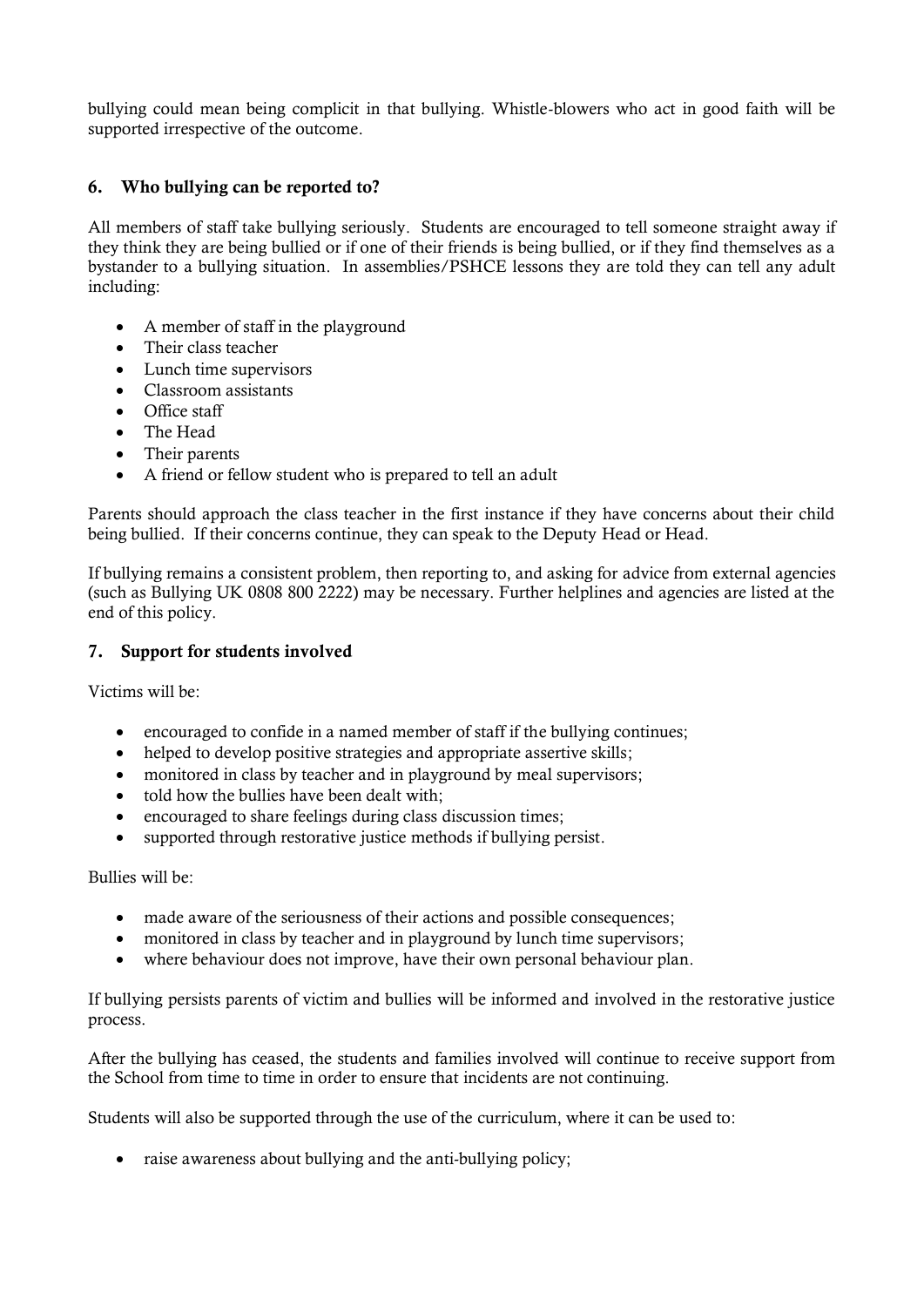- increase understanding for victims, and help build an anti-bullying ethos;
- teach students how constructively to manage their relationships with others.

At the School opportunities for students to discuss bullying and relationships are found through the following means:

- Assemblies
- Class assemblies
- Direct teaching through PSHCE
- Circle time
- Cooperative group work

Care is taken to include SEND students in curriculum work about bullying in an appropriate way for their individual needs.

## 8. Sources of further information support and help

There is a vast amount of information and guidance available about bullying that can provide a wide range of support and help. The following list is just a small selection of the support available that teachers, parents and students have found useful.

| Childline              | 0800 1111        | www.childline.org.uk                                    |
|------------------------|------------------|---------------------------------------------------------|
|                        | for<br>(Helpline |                                                         |
|                        | children)        |                                                         |
| Parentline Plus        | 0808 800 2222    | www.parentline.org.uk                                   |
| Anti-bullying          | 0207 843 1901    | www.anti-bullyingalliance.org                           |
| Alliance               |                  |                                                         |
|                        |                  |                                                         |
| <b>NSPCC</b>           | 0808 800 5000    | www.nspcc.org.uk                                        |
| Beat Bullying          | 0208 771 3377    | www.beatbullying.org                                    |
| Advisory Centre        | 0808 800 5793    | www.ace-ed.org.uk                                       |
| for Education          |                  |                                                         |
|                        |                  |                                                         |
| <b>Bullying Online</b> | 020 7378 1446    | www.bullying.co.uk                                      |
| Bully Free Zone        | 01204 454 958    | www.bullyfreezone.co.uk                                 |
|                        |                  |                                                         |
| Children's<br>The      | 01206 872 466    | www.childrenslegalcentre.com                            |
| Legal Centre           |                  |                                                         |
| Anti-bullying          | 0131 651 6103    | www.antibullying.net                                    |
| Network                |                  |                                                         |
| for<br>Department      | 0370 000 2288    | https://www.gov.uk/government/organisations/department- |
| Education              |                  | for-education                                           |
|                        |                  |                                                         |

# 9. Monitoring and evaluation of the policy

As with all our policies, the School will strive to ensure this policy is effective, follows the relevant guidance, and adheres to the principles of the School. This will be achieved through regular monitoring and evaluation by the Head, who holds the responsibility of this policy. During this review, amendments will be made where necessary and agreed upon with the Proprietor.